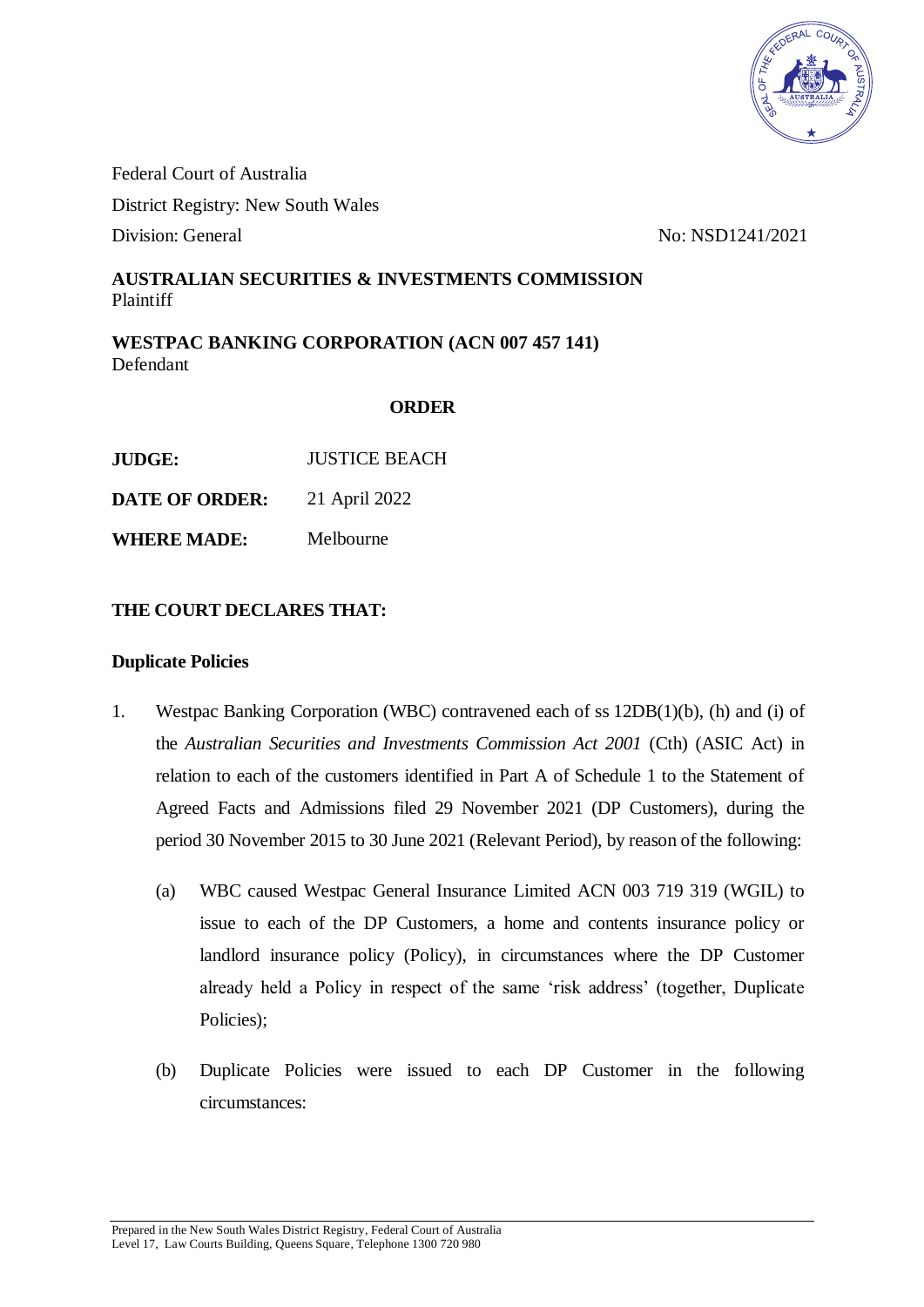

- (i) the DP Customer requested a change (Change) to their Policy (Original Policy);
- (ii) due to system limitations, the Change required a new Policy to be created (New Policy);
- (iii) this gave rise to the need for a cancellation request to be made for the Original Policy by WBC's representative;
- (iv) the cancellation request for the Original Policy was not made by WBC's representative; and
- (v) as a result, Duplicate Policies remained in effect the Original Policy, being the Policy to be cancelled, and the New Policy, which was the Policy that the Customer agreed to be issued and in place from the time of the Change;
- (c) after the Change, WBC collected premiums for an overlapping period in respect of both Policies, and in respect of the DP Customers, sent annual renewal documents in respect of the Original Policy;
- (d) during the course of the conduct referred to in (b) and (c) above, in trade or commerce, and in connection with the supply of the financial services covered by its Australian financial services licence number 2337149 (the Services), WBC represented to each DP Customer (the DP Representations) that:
	- (i) WBC had arranged or would arrange for the cancellation of the Original Policy, which was a representation concerning the existence of a right, within the meaning of s 12DB(1)(i) of the ASIC Act;
	- (ii) the DP Customer had agreed to continue to acquire services provided by the Original Policy, within the meaning of s 12DB(1)(b) of the ASIC Act;
	- (iii) the DP Customer had a continuing need for the Original Policy upon the issuance of the New Policy, which was a representation within the meaning of s 12DB(1)(h) of the ASIC Act;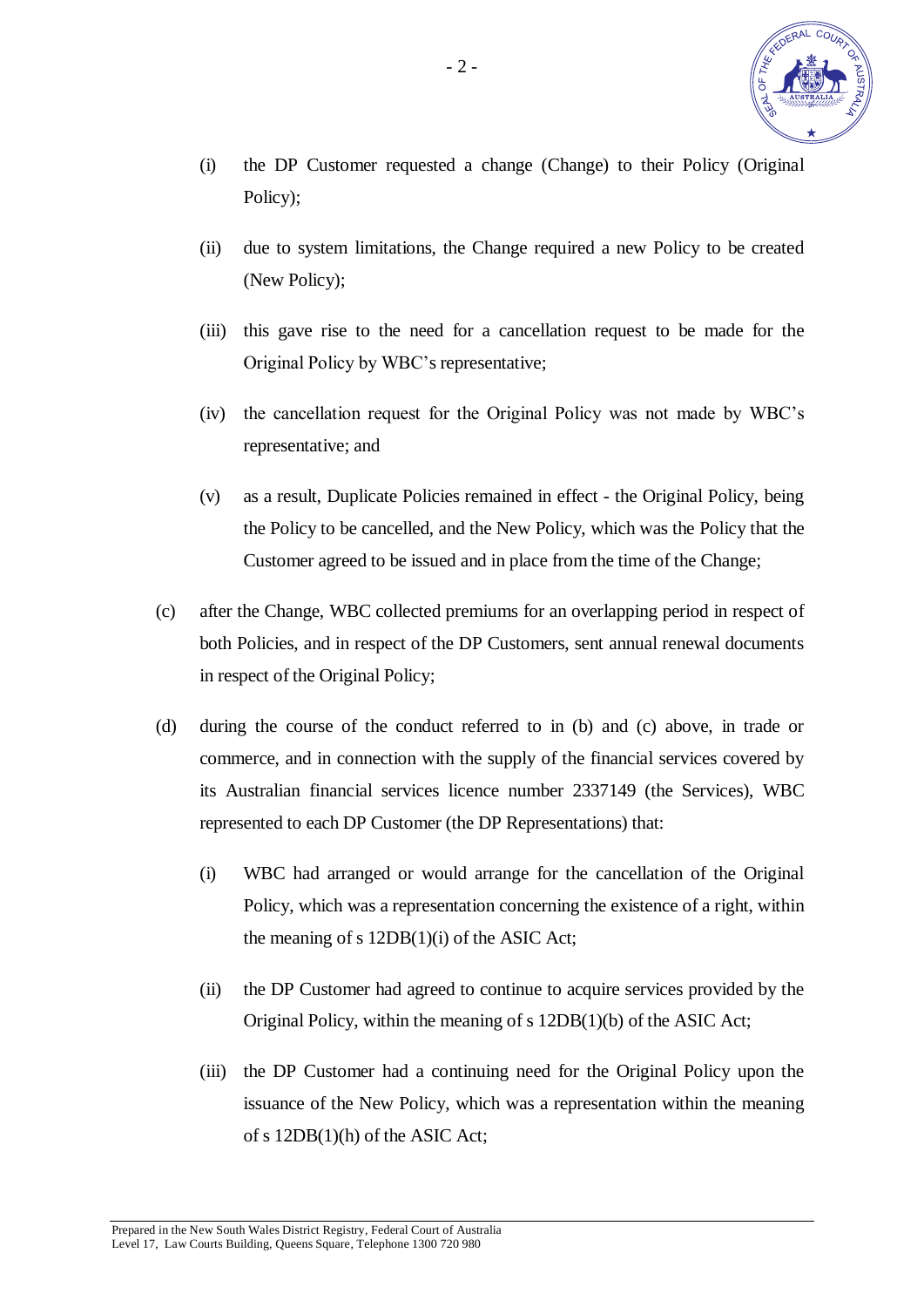

- (iv) the DP Customer was liable to pay the premiums for the Original Policy and that WBC and/or WGIL had a continuing right to collect amounts for premiums in respect of the Original Policy, which were representations concerning the existence of a right, within the meaning of s 12DB(1)(i) of the ASIC Act; and
- (e) the DP Representations were false or misleading because:
	- (i) WBC did not arrange for the cancellation of the Original Policy;
	- (ii) each DP Customer had not agreed to the Original Policy continuing from the time of the Change;
	- (iii) the DP Customer did not have a need for the Original Policy upon the issuance of the New Policy; and
	- (iv) WBC did not have a right to collect the premiums for the Original Policy from the time of the Change.
- 2. WBC contravened s 12DA(1) of the ASIC Act and s 1041H(1) of the *Corporations Act*  2001 (Cth), during the Relevant Period, by reason of the matters set out in Declaration 1 above, in that WBC engaged in conduct, in this jurisdiction, that was misleading or deceptive or likely to mislead or deceive.
- 3. WBC contravened ss 912A(1)(a) and 912A(5A) of the Corporations Act between 13 March 2019 to 24 May 2021, by failing to do all things necessary to ensure that the Services were provided efficiently, honestly and fairly, in that WBC failed to have in place adequate:
	- (a) risk management procedures the objectives of which were to detect breaches of the "financial services laws" (as defined in the Corporations Act) in relation to the issuance of Duplicate Policies (the DP Detective Controls);
	- (b) risk management procedures the objectives of which were to prevent breaches of the financial services laws in relation to the issuance of Duplicate Policies (the DP Preventative Controls); and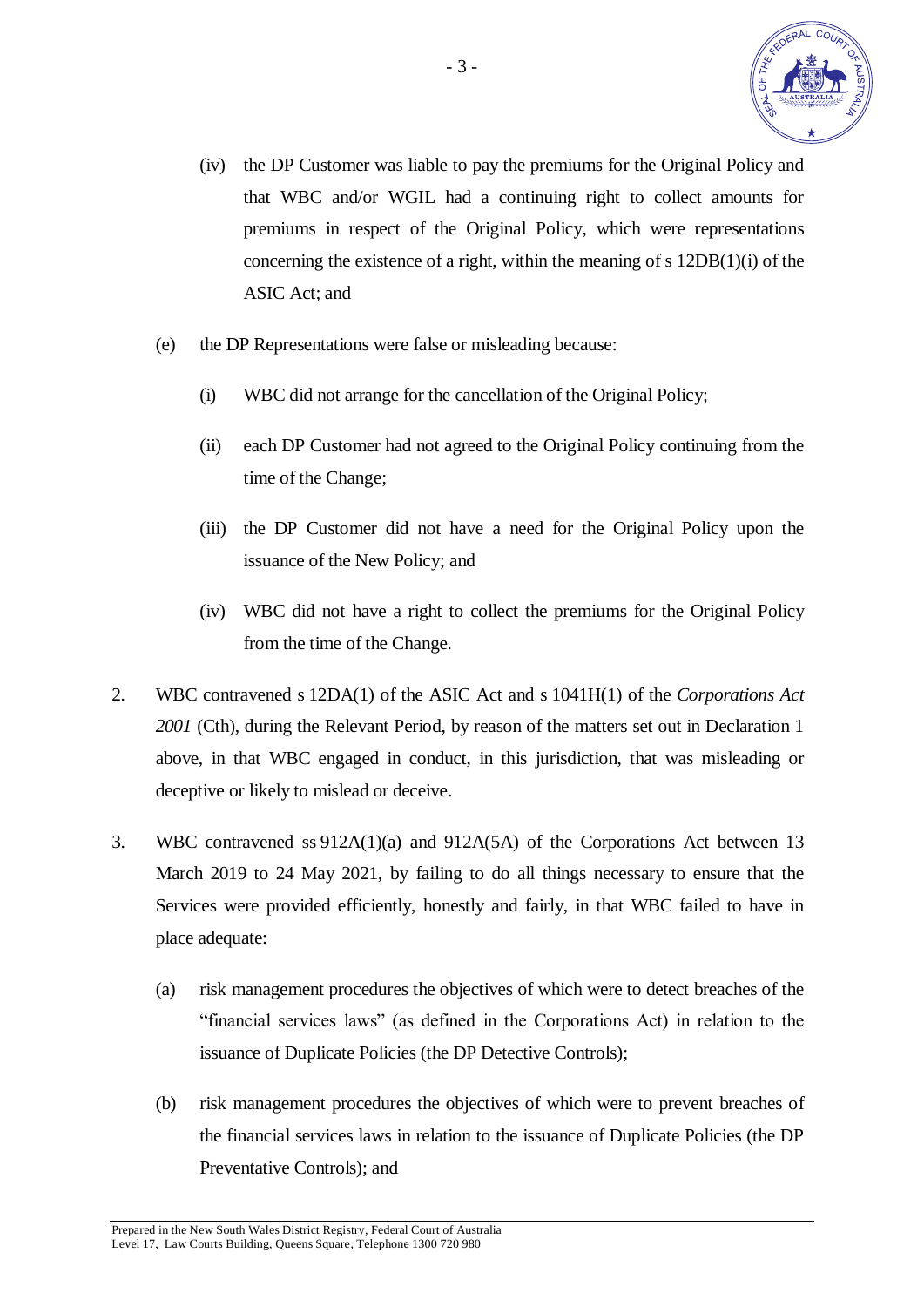

- (c) risk management procedures the objectives of which were to monitor the success or otherwise of the DP Detective Controls and DP Preventative Controls (the DP Monitoring Controls).
- 4. WBC contravened ss 912A(1)(ca) and 912A(5A) of the Corporations Act between 13 March 2019 to 24 May 2021, by reason of the matters set out in Declaration 3 above, in that WBC failed to take reasonable steps to ensure that its representatives complied with the financial services laws.
- 5. WBC contravened s 912A(1)(a) of the Corporations Act during the Relevant Period prior to 13 March 2019, by failing to do all things necessary to ensure that the Services were provided efficiently, honestly and fairly, in that WBC failed to have in place adequate DP Detective Controls, DP Preventative Controls and DP Monitoring Controls.
- 6. WBC contravened s 912A(1)(ca) of the Corporations Act during the Relevant Period prior to 13 March 2019, by reason of the matters set out in Declaration 5 above, in that WBC failed to take reasonable steps to ensure that its representatives complied with the financial services laws.
- 7. WBC contravened s 912A(1)(c) of the Corporations Act during the Relevant Period, by reason of the matters set out in Declarations 1 to 6 above, in that WBC failed to comply with the financial services laws.

## **Policies Issued Without Consent**

- 8. During the Relevant Period:
	- (a) WBC caused WGIL to issue to each of the customers identified in Part B of Schedule 1 to the said Statement of Agreed Facts and Admissions (the Non-Consent Customers), the Policies identified in Part B of Schedule 1 (the Non-Consent Policies) in circumstances where the Non-Consent Customer did not consent to the issuance of the Non-Consent Policy relevant to that customer;
	- (b) after the Non-Consent Policy was issued, WBC sent to each of the Non-Consent Customers a pack of documents (the New Business Welcome Pack) which: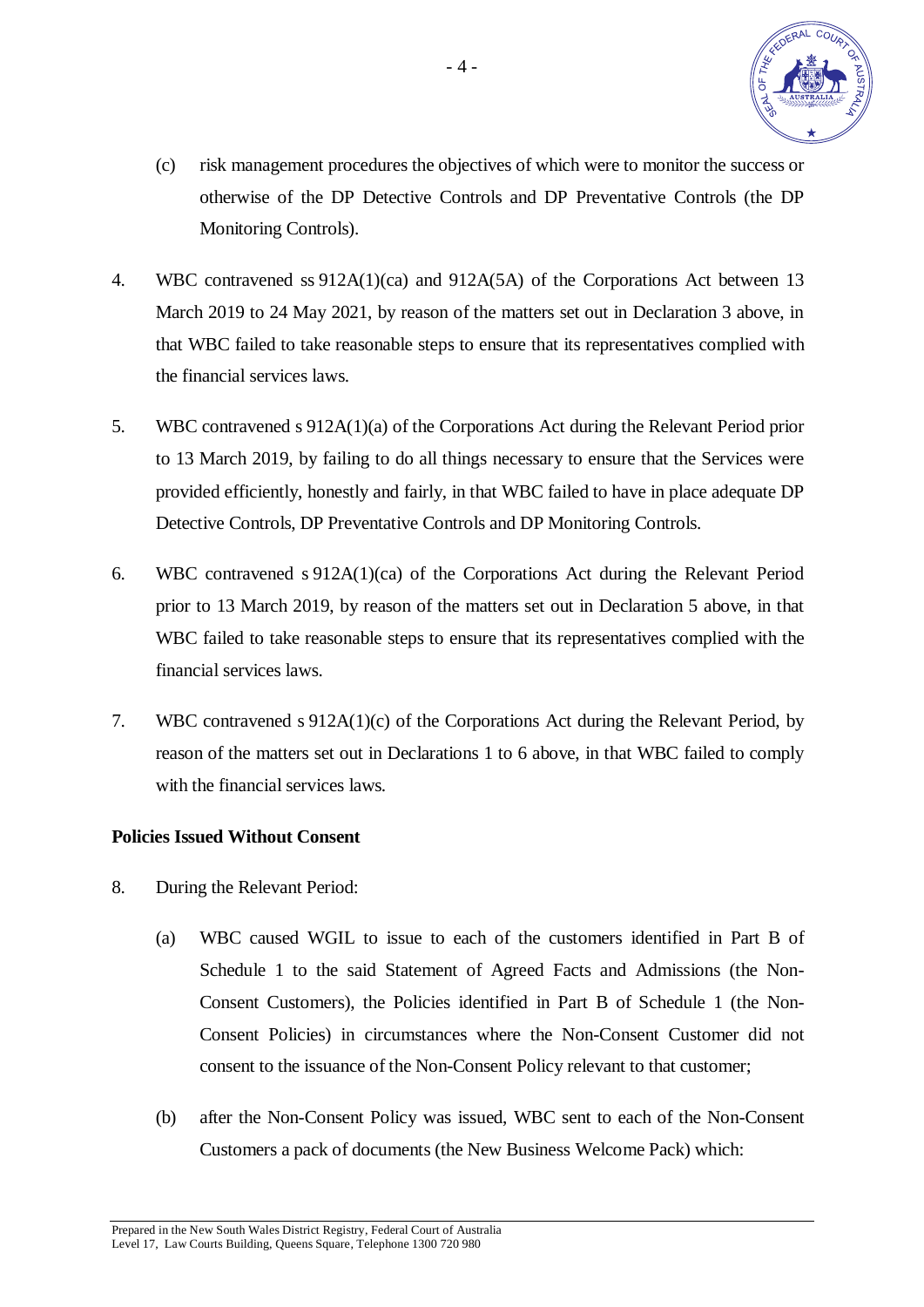

- (i) informed the Non-Consent Customer that he or she had been issued with a Policy;
- (ii) included statements regarding the premium that would be payable by the customer (to WBC for its own benefit and on behalf of WGIL) on either a monthly or annual basis;
- (c) during the course of the conduct referred to in (a) and (b) above, in trade or commerce, and in connection with the Services, WBC represented to each Non-Consent Customer (the Non-Consent Representations) that:
	- (i) the Non-Consent Customer had agreed to acquire the services provided by the Non-Consent Policy, within the meaning of s 12DB(1)(b) of the ASIC Act;
	- (ii) the Non-Consent Customer was liable to pay the premiums for the Non-Consent Policy set out in the New Business Welcome Pack and that WBC had a continuing right to be paid amounts for premiums in respect of the Non-Consent Policy set out in the New Business Welcome Pack, which were representations concerning the existence of a right, within the meaning of s 12DB(1)(i) of the ASIC Act;
- (d) the Non-Consent Representations were false or misleading because:
	- (i) the Non-Consent Customers did not agree to the Non-Consent Policy being issued;
	- (ii) WBC was not entitled to be paid the amount of premium set out in the New Business Welcome Pack for the Non-Consent Policies; and
- (e) by reason of (a), (b), (c) and (d) above, in respect of each of the Non-Consent Customers, WBC contravened each of ss 12DB(1)(b) and (i) of the ASIC Act.
- 9. During the Relevant Period, by reason of the matters set out in Declaration 8 above, WBC engaged in conduct, in this jurisdiction, that was misleading or deceptive or likely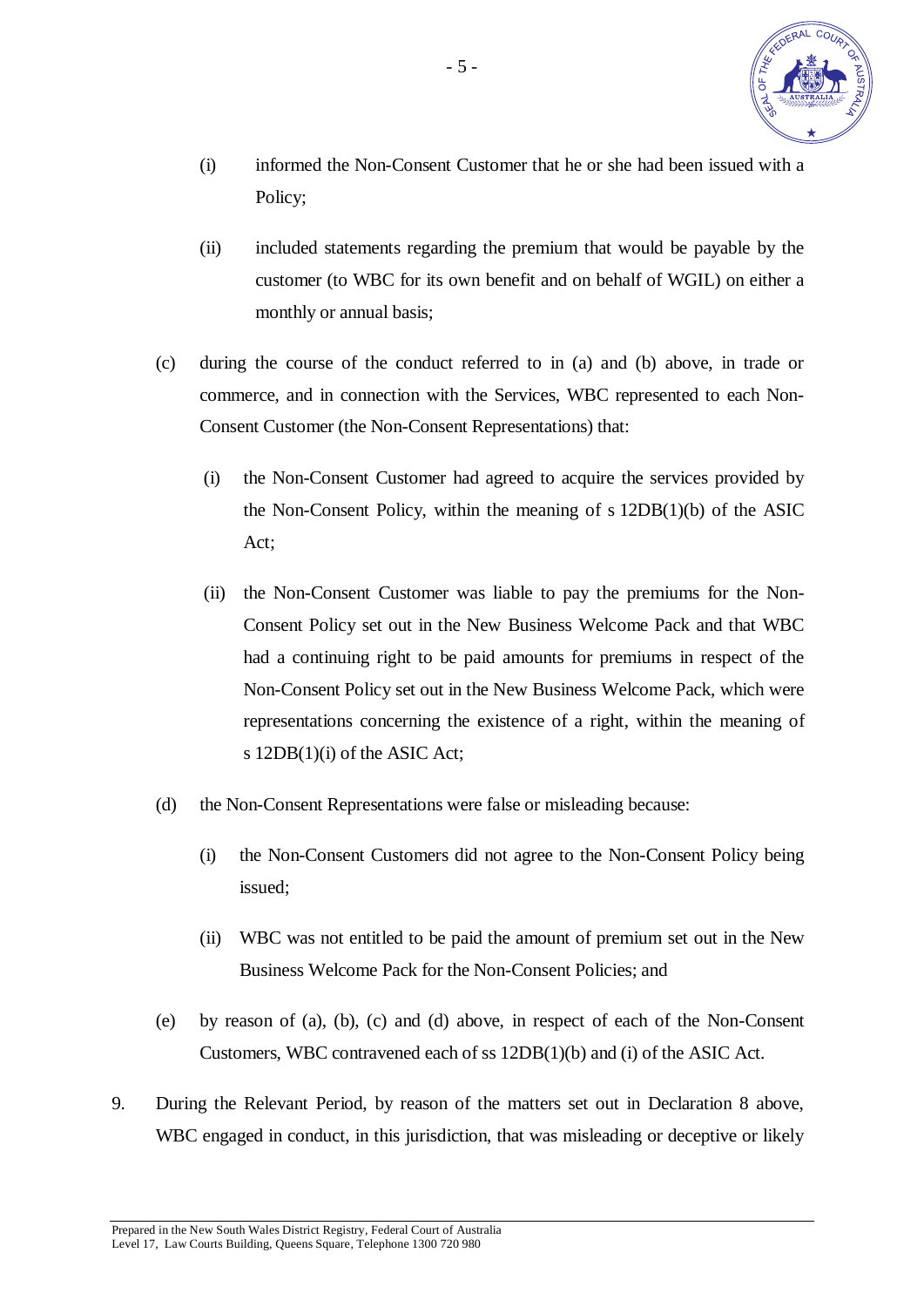

to mislead or deceive, and thereby contravened s 12DA(1) of the ASIC Act and s 1041H(1) of the Corporations Act.

- 10. During the Relevant Period, by reason of the matters set out in Declaration 8 above, WBC in trade or commerce asserted on one or more occasions to Non-Consent Customers a right to payment from another person for unsolicited financial services, and by each such assertion contravened s 12DM(1) of the ASIC Act.
- 11. During the Relevant Period, by reason of the matters set out in Declarations 8 to 10 above, WBC failed to comply with the financial services laws, and thereby contravened s 912A(1)(c) of the Corporations Act.

#### **AND THE COURT ORDERS THAT:**

#### **Pecuniary Penalties**

- 12. Pursuant to ss 12GBA (as in force before 13 March 2019) and s 12GBB (as in force on and from 13 March 2019) of the ASIC Act, WBC pay to the Commonwealth of Australia pecuniary penalties in an amount of \$13 million in respect of its contraventions of ss  $12DB(1)(b)$ , (h) and (i) and  $12DM(1)$  of the ASIC Act referred to in Declarations 1, 8, and 10.
- 13. Pursuant to s 1317G of the Corporations Act, WBC pay to the Commonwealth of Australia pecuniary penalties in an amount of \$2 million in respect of its contraventions of s 912A(5A) of the Corporations Act referred to in Declarations 3 and 4.

#### **Compliance Programme**

- 14. Pursuant to s 1101B(1) of the Corporations Act and s 12GLA(1) of the ASIC Act, WBC is required at its expense to:
	- (a) within 1 month of the date of this order, engage an independent expert with expertise in regulatory compliance, the identity of whom is to be agreed between the parties, or in the absence of agreement, as proposed by the parties and determined by the Court;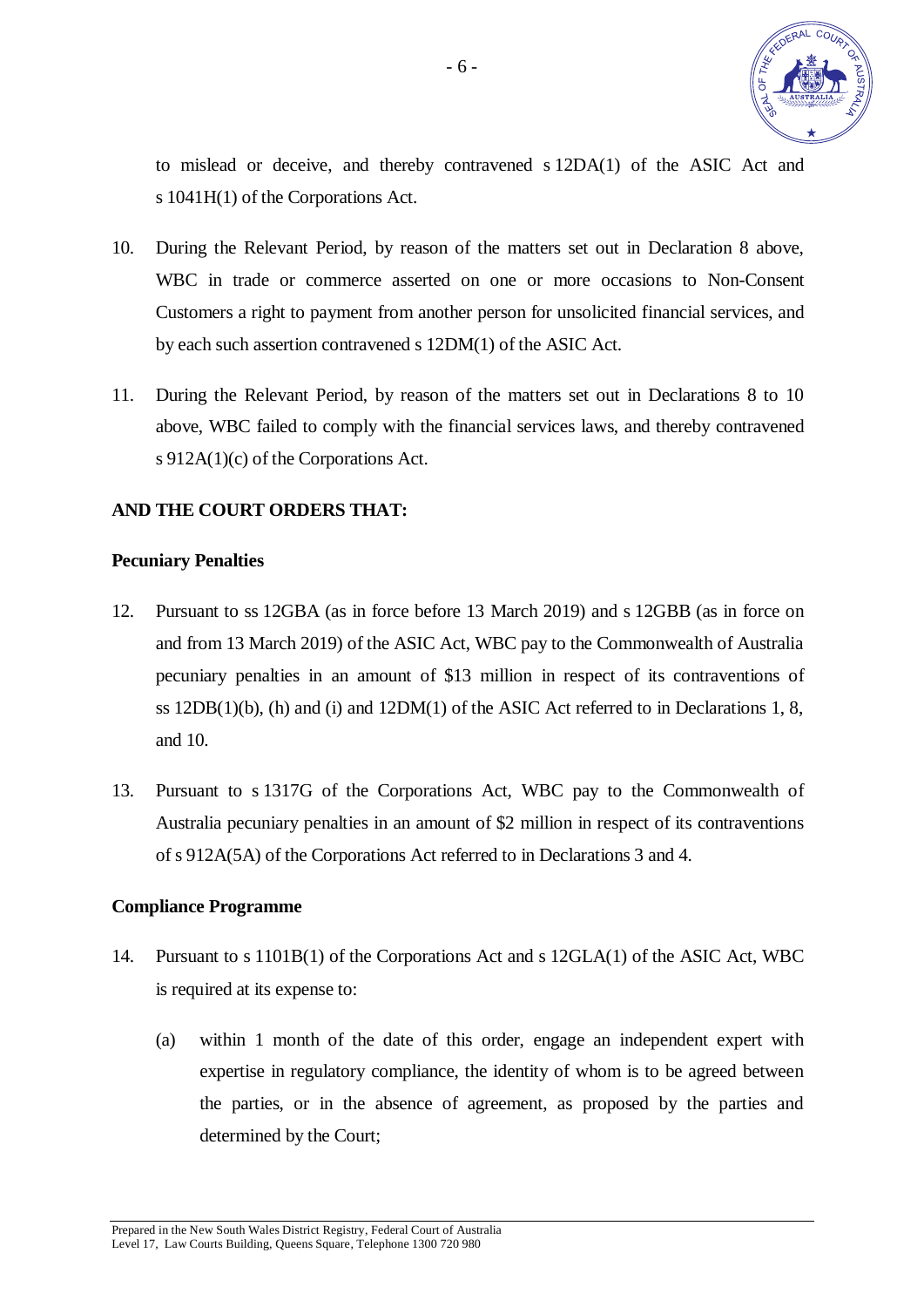

- (b) instruct the expert to:
	- (i) review WBC's arrangements for ensuring that it complies with ss 912A and 1041H of the Corporations Act and ss 12DA, 12DB and 12DM of the ASIC Act in relation to dealing in home and contents insurance policies and landlord insurance policies;
	- (ii) prepare a written report which:
		- A. describes his or her expertise and confirms his or her independence;
		- B. identifies any aspects of the arrangements referred to in sub-paragraph (i) above that, in the opinion of the expert, is not appropriate or adequate to cause WBC to comply with ss 912A and 1041H of the Corporations Act and ss 12DA, 12DB and s 12DM of the ASIC Act in the future; and
		- C. provides recommendations to WBC to remedy any aspects of WBC's arrangements of the kind described in sub-paragraph B above identified in the course of the expert's review;
- (c) within 7 months of the date of this order, provide to ASIC a copy of the report referred to in sub-paragraph (b)(ii) above which has been signed by the expert;
- (d) within 13 months of the date of this order, provide to ASIC a written report signed by the expert and a Group Executive of WBC which:
	- (i) annexes a copy of the report referred to in sub-paragraph (b)(ii) above;
	- (ii) states what steps WBC has taken to give effect to the expert's recommendations;
	- (iii) annexes a copy of all internal documents that have been amended as a consequence of the expert's recommendations; and
	- (iv) identifies any of the expert's recommendations not given effect to by WBC, and the reasons why WBC did not give effect to those recommendations.